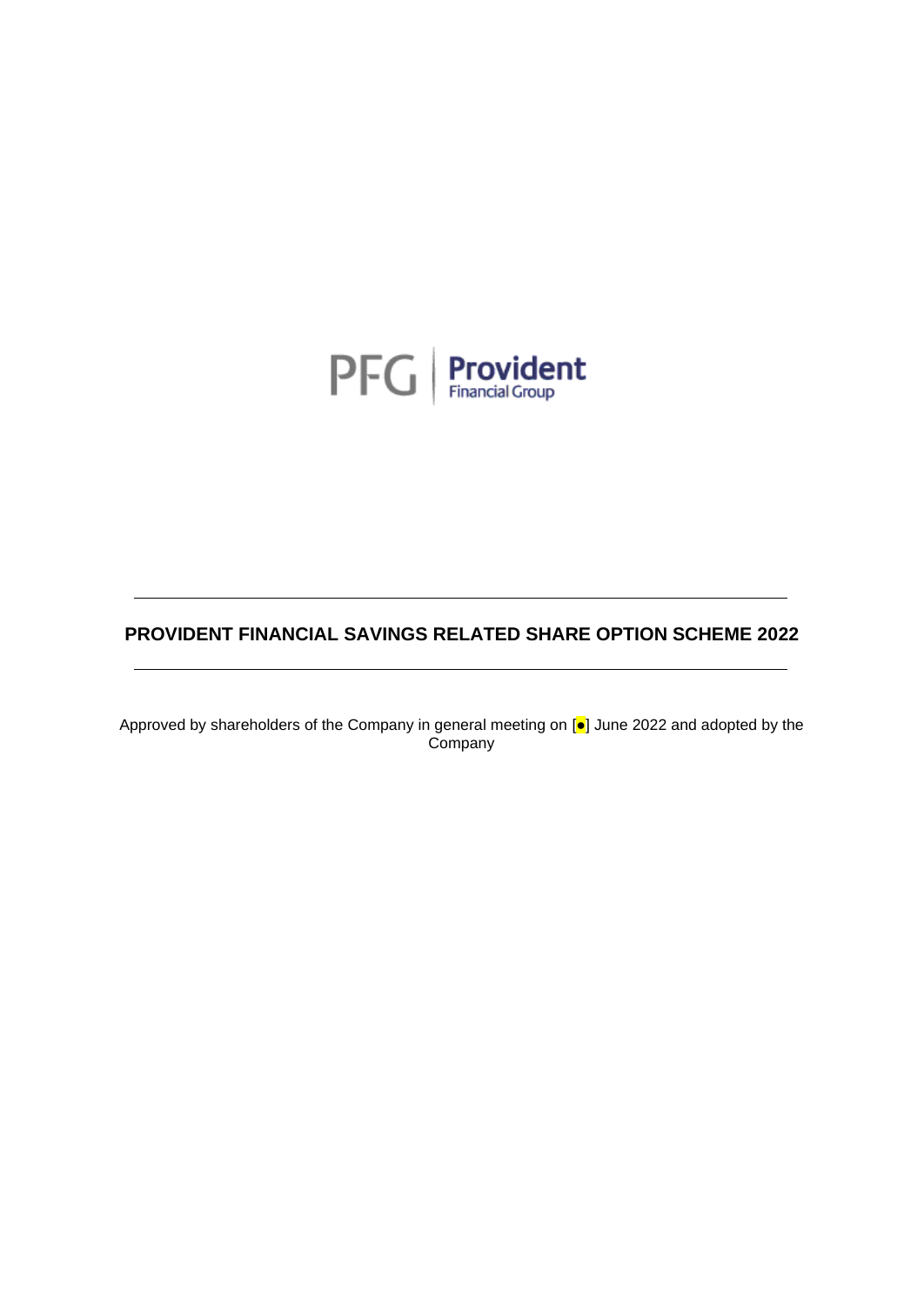# **CONTENTS**

| <b>RULE</b>    | <b>PAGE</b> |
|----------------|-------------|
|                |             |
| $\overline{2}$ |             |
| 3              |             |
| $\overline{4}$ |             |
| 5              |             |
| 6              |             |
|                |             |
| 8              |             |
| 9              |             |
| 10             |             |
| 11             |             |
| 12             |             |
| 13             |             |
| 14             |             |

# **DACE**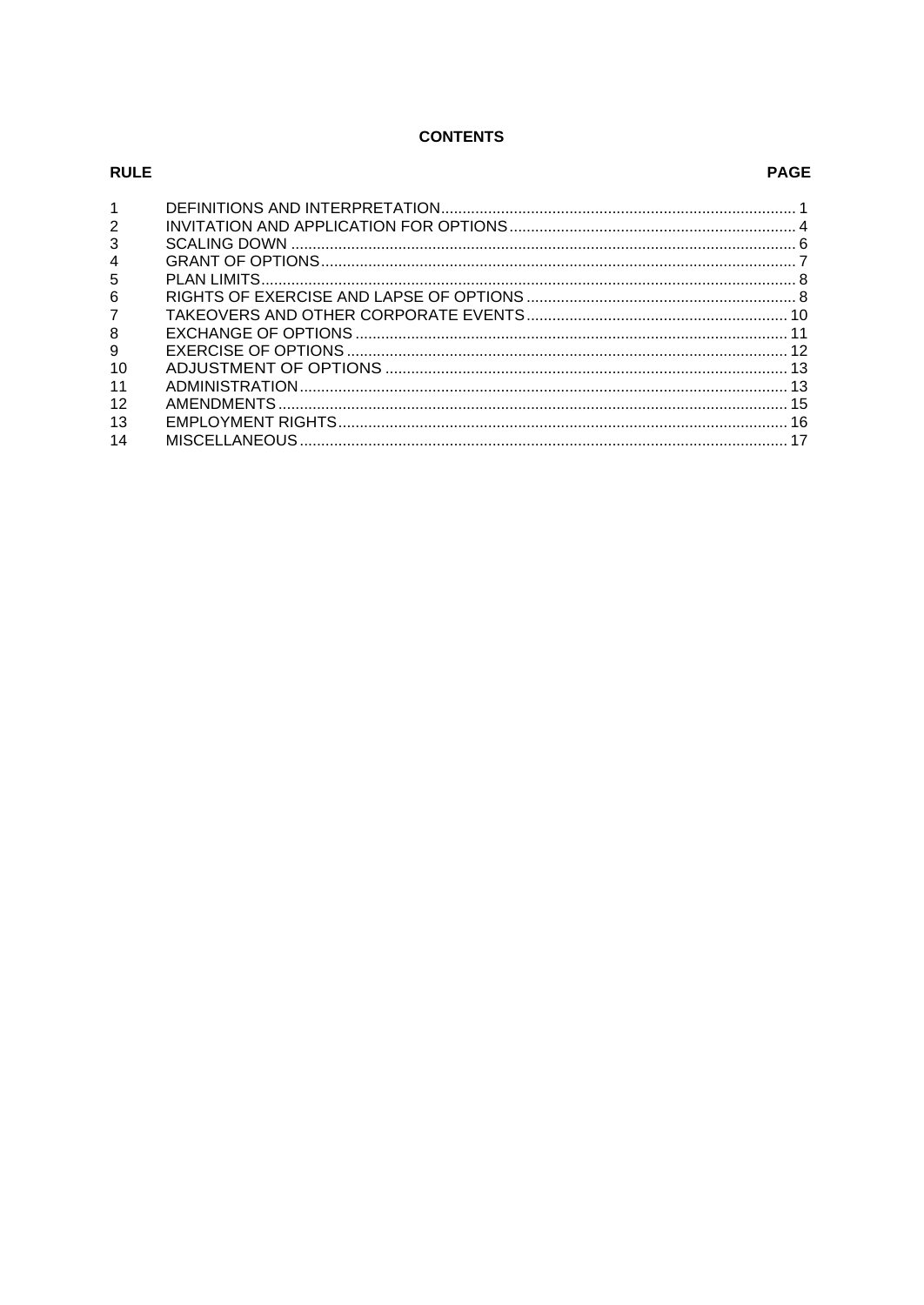# **1 DEFINITIONS AND INTERPRETATION**

1.1 In this Plan, unless the context otherwise requires:

**Appropriate Period** means a period as determined in paragraph 38(3) of Schedule 3;

**Associated Company** has the meaning given by paragraph 47(1) of Schedule 3;

**Board** means the board of directors for the time being of the Company or a duly authorised committee of the board or a duly authorised person, or any successor entity;

**Bonus Date** means the date on which a bonus becomes payable under the terms of the relevant Savings Contract and from which date an Option is normally exercisable;

**Company** means Provident Financial plc (registered in England with number 00668987);

**Continuous Service** has the same meaning as for "continuous employment" given in the Employment Rights Act 1996;

**Control** means control within the meaning in section 719 of ITEPA and **Controlled** will be construed accordingly;

**CTA 2010** means the Corporation Tax Act 2010;

**Date of Grant** means the date on which the Grantor grants an Option under Rule [4;](#page-8-0)

**Date of Invitation** means the date on which an invitation is made to Eligible Employees under Rule [2;](#page-5-0)

**Dealing Day** means any day on which the London Stock Exchange is open for the transaction of business;

**Eligible Employee** means any person who at the Date of Grant is either:

- (i) an employee or full time director of, a Participating Company and, in the case of a director, on terms which require them to devote not less than 25 hours (excluding meal breaks) per week to their duties;
	- (a) whose earnings from their employment are (or would be if there were any) general earnings to which section 15 of ITEPA applies and are resident in the United Kingdom; and
	- (b) who has the qualifying period (if any) of Continuous Service (not exceeding five years prior to the Date of Grant) that the Board determines; or
- (ii) any employee or full time director of a Participating Company not within (i) above who the Board determines to be an Eligible Employee in respect of any particular invitation.

**Employees' Share Scheme** means a scheme for encouraging or facilitating the holding of shares or debentures in a company by or for the benefit of:

- (i) the bona fide employees or former employees of the Company, the Company's Subsidiary or holding company or a Subsidiary of the Company's holding company; or
- (ii) the spouses, civil partners, surviving spouses, surviving civil partners or children or step-children under the age of 18 of such employees or former employees;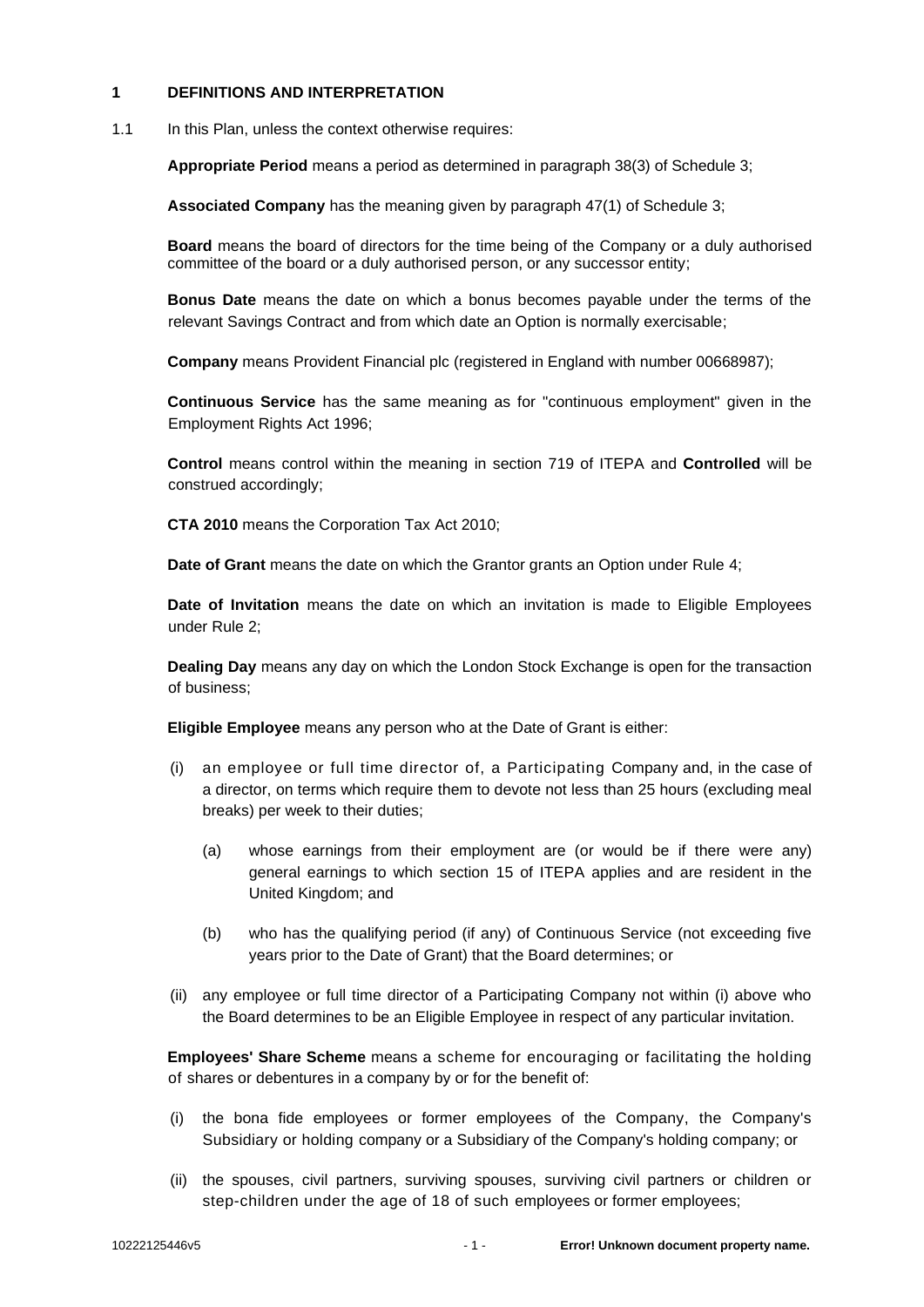**Exercise Price** means the total amount payable on the exercise of an Option, whether in whole or in part, being an amount equal to the relevant Option Price multiplied by the number of Shares in respect of which the Option is exercised;

**Five Year Bonus** means the amount of bonus (if any) payable under a Savings Contract following the fifth anniversary of the start date of that Savings Contract and the payment of 60 Monthly Contributions under that Savings Contract;

**Grantor** means, in relation to an Option, the Person who granted it, which may be the Company or any other Person and, for the avoidance of doubt, excludes an employee benefit trust;

**Group Company** means the Company or any of its Subsidiaries;

**HMRC** means HM Revenue & Customs;

**Invitation Period** means the period of 42 days commencing on any of the following:

- (i) the day immediately following the date the Plan is approved by Shareholders;
- (ii) any day on which any change to the legislation affecting savings-related share option schemes is announced or made;
- (iii) the day after the date on which the Company makes an announcement of its results for the last preceding financial year, half-year or other period; or
- (iv) any date on which the Board resolves that exceptional circumstances exist;

**ITEPA** means the Income Tax (Earnings and Pensions) Act 2003;

**London Stock Exchange** means London Stock Exchange plc or any successor body carrying on the business of the London Stock Exchange;

## **Market Value** means:

- (i) while the Shares are admitted to the Daily Official List of the United Kingdom Listing Authority and listed on the Main Market of the London Stock Exchange, or are listed on any other Recognised Stock Exchange, in relation to a Share on any day its closing middle market quotation (as derived from the Daily Official List of the London Stock Exchange or other Recognised Stock Exchange as the case may be) on that day or, if the Board decides the average of the closing middle market quotations of Shares (as derived from that list) over the period of three dealing days ending with that day; or
- (iii) if the Shares are not so admitted, the meaning of the market value of a Share shall be determined in accordance with the applicable provisions of Part VIII of the Taxation of Chargeable Gains Act 1992, as agreed in advance with HMRC Shares and Assets Valuation;

## **Maximum Contribution** means the lesser of;

- (i) a Monthly Contribution of £500 or any other maximum amount permitted under paragraph 25 of Schedule 3 as the maximum amount of a Monthly Contribution; and
- (ii) the maximum Monthly Contribution determined by the Board;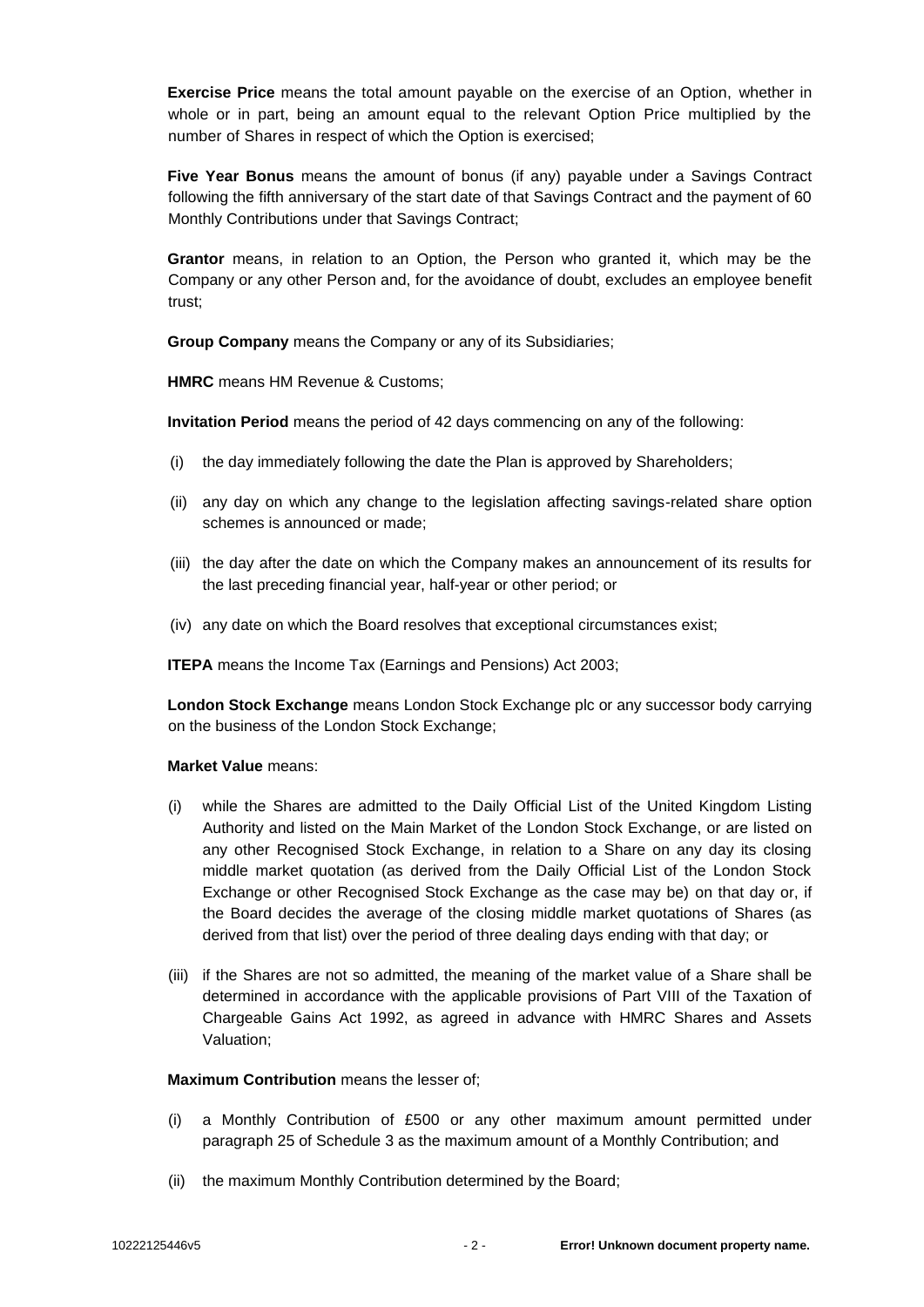## **Minimum Contribution** means the lesser of:

- (i) a Monthly Contribution of £10 or any other amount stipulated under Schedule 3 as the minimum amount of a Monthly Contribution; and
- (ii) the minimum Monthly Contribution determined by the Board, not being less than £5;

**Monthly Contribution** means the monthly amount agreed to be paid by a Participant under a Savings Contract;

**Option** means a right which has been granted or is proposed to be granted to acquire Shares under the Plan;

**Option Price** means, subject to any adjustment under Rule [10,](#page-14-0) the price per share at which a Participant may acquire Shares on the exercise of an Option as determined by the Board and stated at the Date of Grant in accordance with Rule [2.4](#page-6-0) (which must not be less than the nominal value of a Share if the Shares are to be subscribed);

**Participant** means any Eligible Employee to whom an Option has been granted, or (where the context requires) their personal representatives;

# **Participating Company** means:

- (i) the Company; and
- (ii) any other company which is under the Control of the Company and is a Subsidiary of the Company;

**Person** means any individual, corporation, partnership, limited liability company, trust or other entity of whatever nature;

**Plan** means the Provident Financial Savings Related Share Option Scheme 2022 as amended from time to time in accordance with the Rules;

**Plan Period** means the period starting on the date the Plan is adopted by the Company and ending on the tenth anniversary of that date;

**Recognised Stock Exchange** has the same meaning ascribed to it in Section 1005 of the Income Tax Act 2007;

**Redundancy** has the same meaning as defined by section 139(1) of the Employment Rights Act 1996;

**Restriction** means a restriction set out in paragraph 48(3) of Schedule 3;

**Retirement** means retirement (with consent of the Participant's employer) at any age from the office or employment by virtue of which a Participant is eligible to participate in the Plan;

**Rules** means these Plan rules as amended from time to time;

**Savings Body** the savings body designated by the Board for the purpose of the Plan;

**Savings Contract** means a contract under a certified contractual savings scheme within the meaning of paragraph 48(1) of Schedule 3, which is approved by HMRC for the purposes of Schedule 3;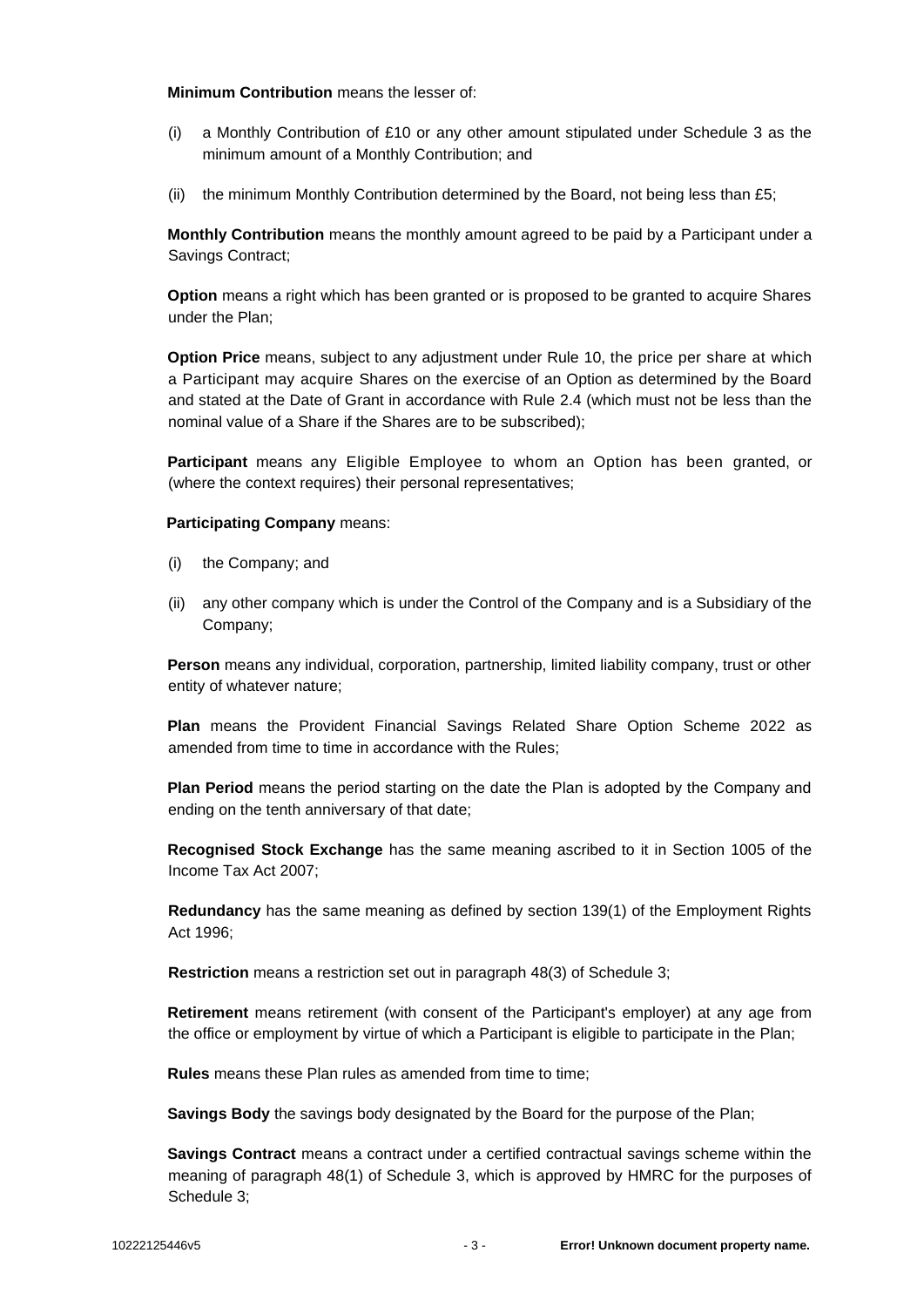## **Savings Contract Repayment** means

- (i) the aggregate repayment which corresponds to any particular rate of saving under a Savings Contract, being the repayment of all Monthly Contributions made plus the Three Year Bonus or the Five Year Bonus, as applicable, payable on the Bonus Date; or
- (ii) to the extent that Rules [3](#page-7-0) or [5](#page-9-0) apply to adjust the number of Shares under Option, the amount applied to calculate the number of Shares comprised in the Option;

**Schedule 3** means Schedule 3 to ITEPA;

**Share** means a fully paid ordinary share in the capital of the Company which satisfies the conditions of paragraphs 18 to 22 of Schedule 3;

**Subsidiary** means a company (A) which is a subsidiary of another company (B) if:

- (i) that other company (B):
	- a) is a member of it and controls the composition of its board of directors; or
	- b) holds more than half in nominal value of its equity share capital; or
- (ii) the first mentioned company (A) is a subsidiary of any company which is that other company's (B's) subsidiary;

**Three Year Bonus** means the amount of bonus (if any) payable under a Savings Contract following the third anniversary of the starting date of that Savings Contract and payment of 36 Monthly Contributions under that Savings Contract;

**TUPE** means the Transfer of Undertakings (Protection of Employment) Regulations 2006; and

**Variation** means in relation to the equity share capital of the Company a capitalisation issue, a rights issue or open offer, a subdivision, a consolidation or reduction or any other variation.

- 1.2 The headings in the Rules are for convenience and should be ignored when construing them.
- 1.3 Unless the context otherwise requires, words in the singular include the plural and vice versa.
- 1.4 Reference in the Rules to any statutory provisions are to those provisions as amended, extended or re-enacted from time to time, and include any regulations or other subordinate legislation made under them.

## <span id="page-5-0"></span>**2 INVITATION AND APPLICATION FOR OPTIONS**

# 2.1 **Time when invitations may be made**

During the Plan Period, the Grantor may during an Invitation Period invite all Eligible Employees to apply for Options.

# 2.2 **Form of invitation**

The Grantor will specify the form of the invitations to apply for Options. Invitations may be made by letter, poster, circular, advertisement, electronically or any other means or combination of means determined by the Grantor.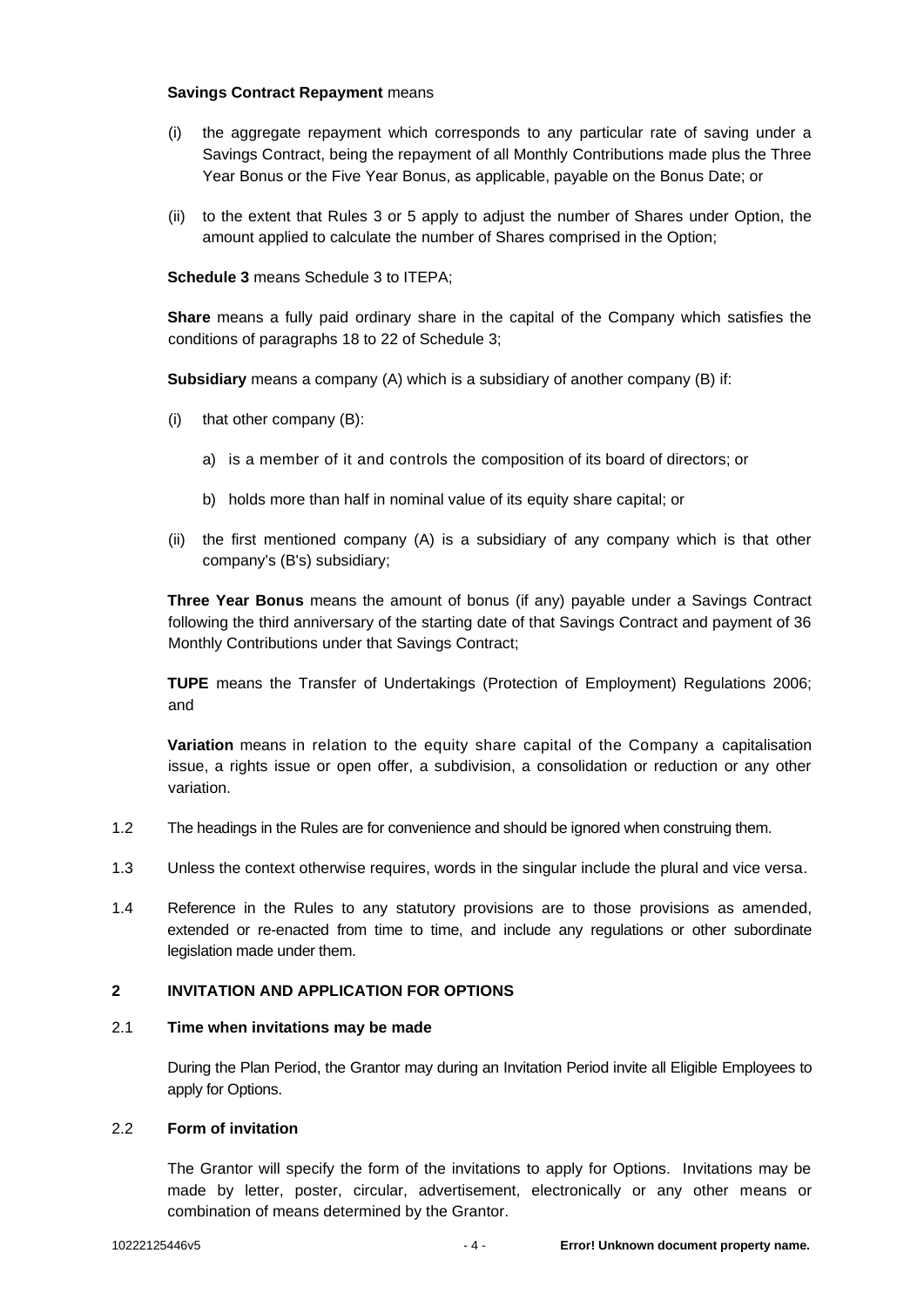If the Option Price is advertised by poster, the Date of Invitation will be the day following the day or, as the case may be, the last of the three dealing days by reference to which the Option Price is determined. If Shares are listed on the London Stock Exchange, the Date of Invitation must be chosen so that each dealing day used to determine the Option Price is within the Invitation Period.

# 2.3 **Content of invitation**

Each invitation will specify:

- (a) the date by which an application for an Option must be received (being not less than 14 days after the Date of Invitation;
- (b) the Option Price (or how the Option Price will be determined);
- (c) subject to Rule [2.9,](#page-7-1) any choice of Saving Contracts (in terms of the number of Monthly Contributions payable) and Bonus Dates (where there is more than one possible Bonus Date in respect of a particular Savings Contract);
- (d) the Minimum Contribution;
- (e) the maximum Monthly Contribution, which, when added to any other Monthly Contribution being made under any other Savings Contract, must not be more than £500 or as otherwise specified in paragraph 25 of Schedule 3; and
- (f) if any bonus payable under a Savings Contract shall not be taken into account in determining the number of Shares made subject to an Option.

## <span id="page-6-0"></span>2.4 **Option Price**

The Grantor will decide the Option Price for an invitation. The Option Price will not be less than the higher of:

- (a) 80%of the Market Value of a Share on the Dealing Day immediately preceding the Date of Invitation or, if the Board decides, 80% of the Market Value at such other time or times as may be agreed in advance with HMRC; and
- (b) if the Shares are to be subscribed, their nominal value,

but subject to any adjustment under Rule [10.](#page-14-0)

## 2.5 **Applications**

An Eligible Employee may apply for an Option in the form specified by the Grantor. The application will contain any undertakings and/or declarations from Eligible Employees that the Grantor or the Savings Body requires for the Plan. The application must include or be accompanied by a proposal to enter into a Savings Contract with the Savings Body. Eligible Employees must apply for Options within 21 days following the Date of Invitation (or any shorter period, but not less than 14 days, determined by the Grantor).

## 2.6 **Number of Shares under Option**

An application for an Option shall be for an Option to acquire the largest whole number of Shares which could be acquired at the Option Price with an amount equal to the total of the expected Monthly Contributions plus the bonus payable under the relevant Savings Contract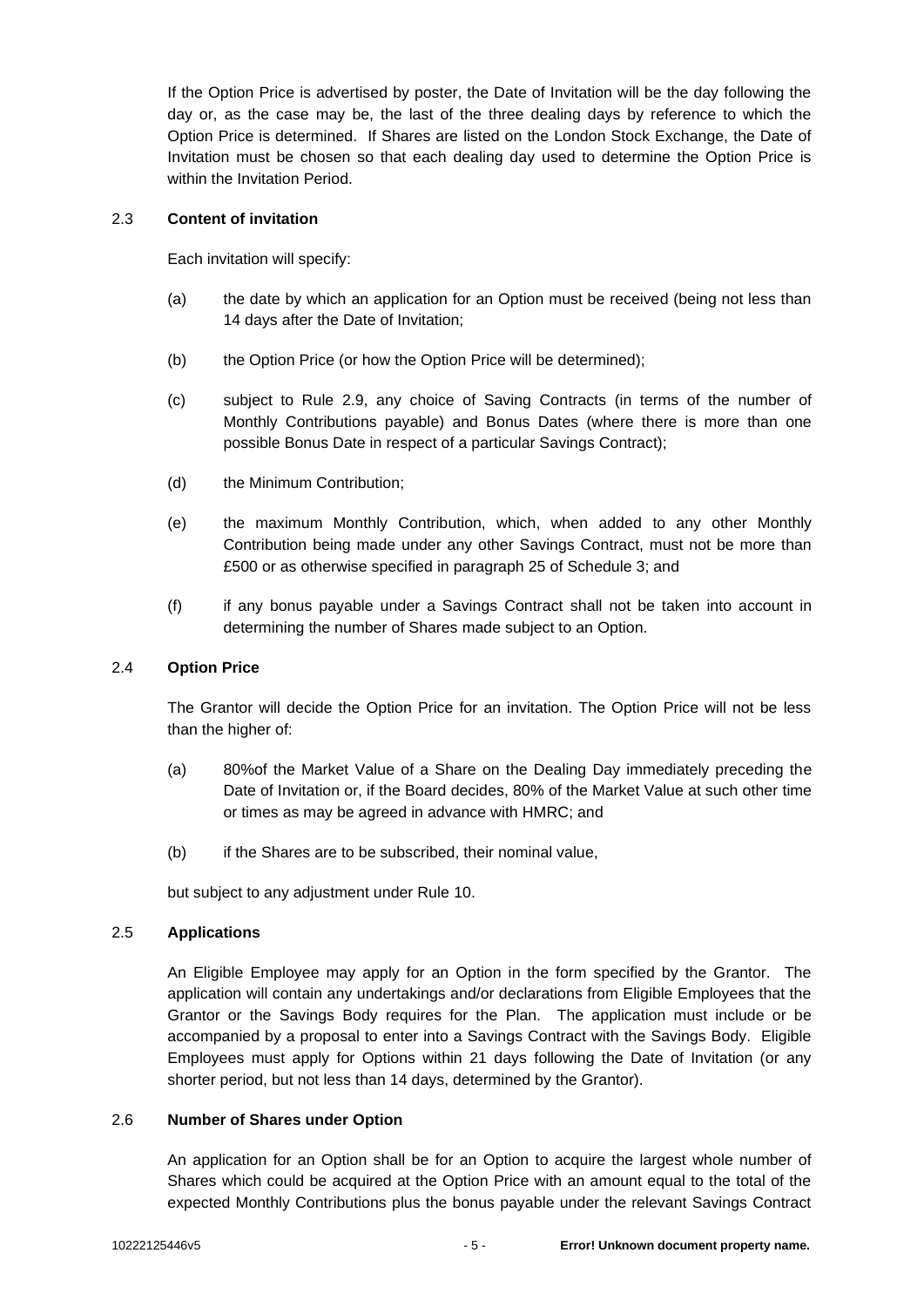on the bonus date unless it was specified in the invitation that the bonus would not be included for this purpose.

# 2.7 **Employee's specification**

An Eligible Employee must specify:

- (a) the Monthly Contribution (being a multiple of  $£1)$  which, subject to Rules [2.10](#page-7-2) and [3,](#page-7-0) the Eligible Employee wishes to make; and
- (b) subject to Rule [2.9,](#page-7-1) whether the Savings Contract Repayment is to include the Three Year Bonus or the Five Year Bonus.

If appropriate, the Grantor shall be authorised to complete the Savings Contract proposal of the Savings Body, with the amount of Monthly Contribution.

# 2.8 **Shares available**

The Grantor may specify a maximum number of Shares available under an invitation.

# <span id="page-7-1"></span>2.9 **Bonus available**

The Grantor may allow Eligible Employees when applying for an Option to elect for the Three Year Bonus and/or the Five Year Bonus. If the Grantor does not specify in the invitation documents, Eligible Employees may only elect for the Three Year Bonus.

# <span id="page-7-2"></span>2.10 **Limit on participation**

A Participant's proposed Monthly Contribution cannot:

- (a) when added to any Monthly Contributions then being made under any other Savings Contract linked to an Option granted under the Plan or any other savings related Plan approved under Schedule 3, exceed the Maximum Contribution; or
- (b) be less than the Minimum Contribution,

and, for the purpose of calculating the Maximum Contribution, the Grantor may determine that any Monthly Contributions to Savings Contracts previously entered into by the Participant and subsequently cancelled without the related Option being exercised, shall be included (and the period of time for including the Monthly Contribution shall be the unexpired period of the Savings Contract).

# <span id="page-7-0"></span>**3 SCALING DOWN**

## 3.1 **Method**

If there are insufficient Shares available to satisfy valid applications for Options, the Grantor may use any of the following methods, or a combination of methods, to scale down applications to the extent necessary to eliminate the excess:

- (a) treat the bonus of each Eligible Employee as wholly excluded from the Savings Contract Repayment; or
- (b) reduce pro-rata the proposed Monthly Contribution of each Eligible Employee which is in excess of an amount chosen by the Grantor (though such amount may not,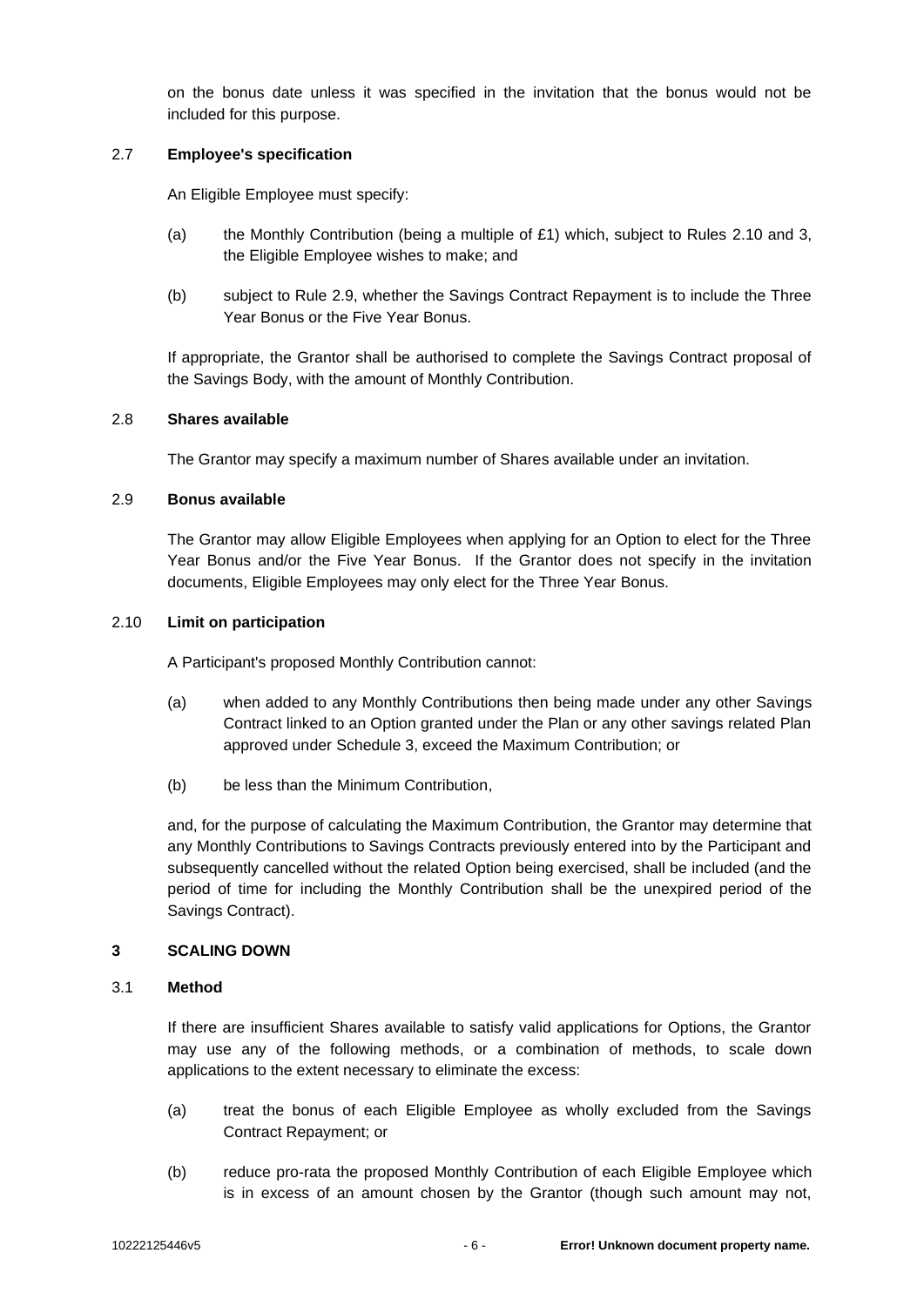unless determined otherwise by the Grantor before the Date of Invitation, exceed £50); or

- (c) reduce pro-rata the proposed Monthly Contribution of each Eligible Employee, provided that this amount is not less than the Minimum Contribution; or
- (d) treat any applications for a Five Year Bonus as an application for a Three Year Bonus.

# 3.2 **Applications modified**

If scaling down is necessary each application will be deemed to have been modified or withdrawn in accordance with the method chosen under this Rule [3](#page-7-0) and the Grantor will complete or amend, as appropriate, each Savings Contract proposal to reflect any reduction in Monthly Contributions. The Grantor will then grant Options under Rule [4,](#page-8-0) but the period of 30 days in Rule [4.2](#page-8-1) will be increased to 42 days.

# <span id="page-8-0"></span>**4 GRANT OF OPTIONS**

## 4.1 **Option grant**

Subject to Rule [3,](#page-7-0) Options will be granted by the Grantor to each Eligible Employee who has applied for an Option over the largest whole number of Shares that can be acquired at the Option Price with the Savings Contract Repayment related to their respective applications. An Option will be granted so that it constitutes a binding contract between the Company and the Participant.

There will be no payment for the grant of an Option.

## <span id="page-8-1"></span>4.2 **Time of grant**

Options will be granted within 30 days after the date on which the Option Price is determined or, if the Option Price is determined over three consecutive dealing days, within 30 days after the earliest of those dealing days, but not later than  $\left[\bullet\right]$  2032 (that is, the expiry of the period of 10 years beginning with the date on which the Plan is approved by shareholders of the Company).

## 4.3 **Notification of grant**

A Participant will be notified of the grant of an Option and may be issued with a confirmation of the grant of their Option specifying the details of the Option, including whether or not the Shares which may be acquired may be subject to any Restrictions and, if so, details of the Restrictions will be given. Alternatively, a Participant may be advised where that information can be accessed, or be given the opportunity to obtain such details electronically.

## 4.4 **Options personal to Participants**

An Option may not, nor may any rights in respect of it, be transferred, assigned, charged or otherwise disposed of to any person, except on the death of a Participant, to the Participant's personal representatives, and shall lapse immediately on any attempt to do so.

## 4.5 **Approvals and consents**

The grant of an Option will be subject to obtaining any approval or consent required under any applicable UK or overseas regulations or enactments.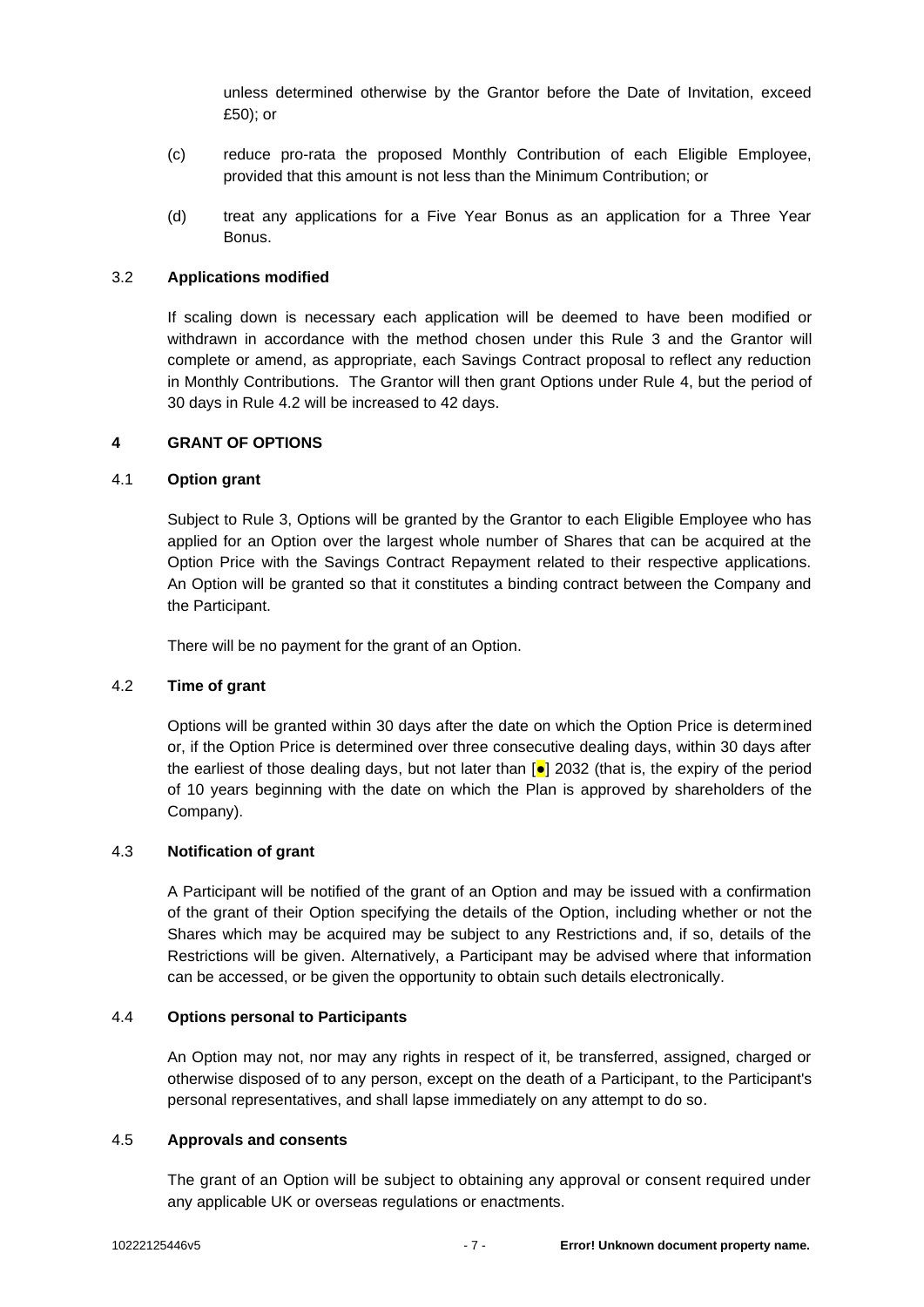# <span id="page-9-0"></span>**5 PLAN LIMITS**

# <span id="page-9-2"></span>5.1 **The 10% in 10 years limit**

The number of Shares which may be allocated, as defined in Rule [5.3,](#page-9-1) under the Plan on any day shall not, when added to the aggregate of the number of Shares which have been allocated in the previous 10 years under the Plan and any other Employees' Share Scheme adopted by the Company, exceed that number of Shares that represents 10% of the ordinary share capital of the Company in issue immediately prior to that day.

# 5.2 **Exclusions from the limits**

In calculating the limit in Rule [5.1,](#page-9-2) any Shares where the right to acquire them was released or lapsed without being exercised will be disregarded. Partnership shares awarded under any share incentive plan operated by the Company under Schedule 2 of ITEPA will also be disregarded*.* 

# <span id="page-9-1"></span>5.3 **Meaning of allocated**

References to "allocated" Shares mean, in the case of any share option plan, the placing of unissued shares under option and, in relation to other types of Employees' Share Scheme, means the issue and allotment of Shares or transfer of Shares out of treasury (including any issue and allotment of Shares, or transfer of Shares out of treasury, to any trustees to satisfy the exercise of any option, award or contractual right granted under any Employees' Share Scheme unless such Shares are already treated as allocated under this Rule [5.3\)](#page-9-1).

# 5.4 **Adjustment to Shares to be taken into account**

Where Shares which have been issued under the Plan or any other Employees' Share Scheme of the Company are to be taken into account for the purposes of the limit in Rule [5.1](#page-9-2) and a Variation has taken place between the date of issue of those Shares and the date on which the limit is to be calculated, then the number of Shares taken into account for the purposes of the limit will be adjusted in the manner the Board considers appropriate to take account of the Variation.

# <span id="page-9-5"></span>**6 RIGHTS OF EXERCISE AND LAPSE OF OPTIONS**

## 6.1 **General rules for exercise**

Except as provided in Rules [6.2](#page-9-3) and [6.3,](#page-10-0) an Option may only be exercised by a Participant while they are a full time director or employee of a Participating Company or an Associated Company.

## <span id="page-9-3"></span>6.2 **Timing of exercise**

Subject to Rule [7,](#page-11-0) an Option can be exercised at any time for a period of six months following the earliest of:

- (a) the applicable Bonus Date;
- <span id="page-9-4"></span>(b) the Participant ceasing to be a full time director or employee of a Participating Company or an Associated Company:
	- (i) by reason of injury, disability, Redundancy or Retirement;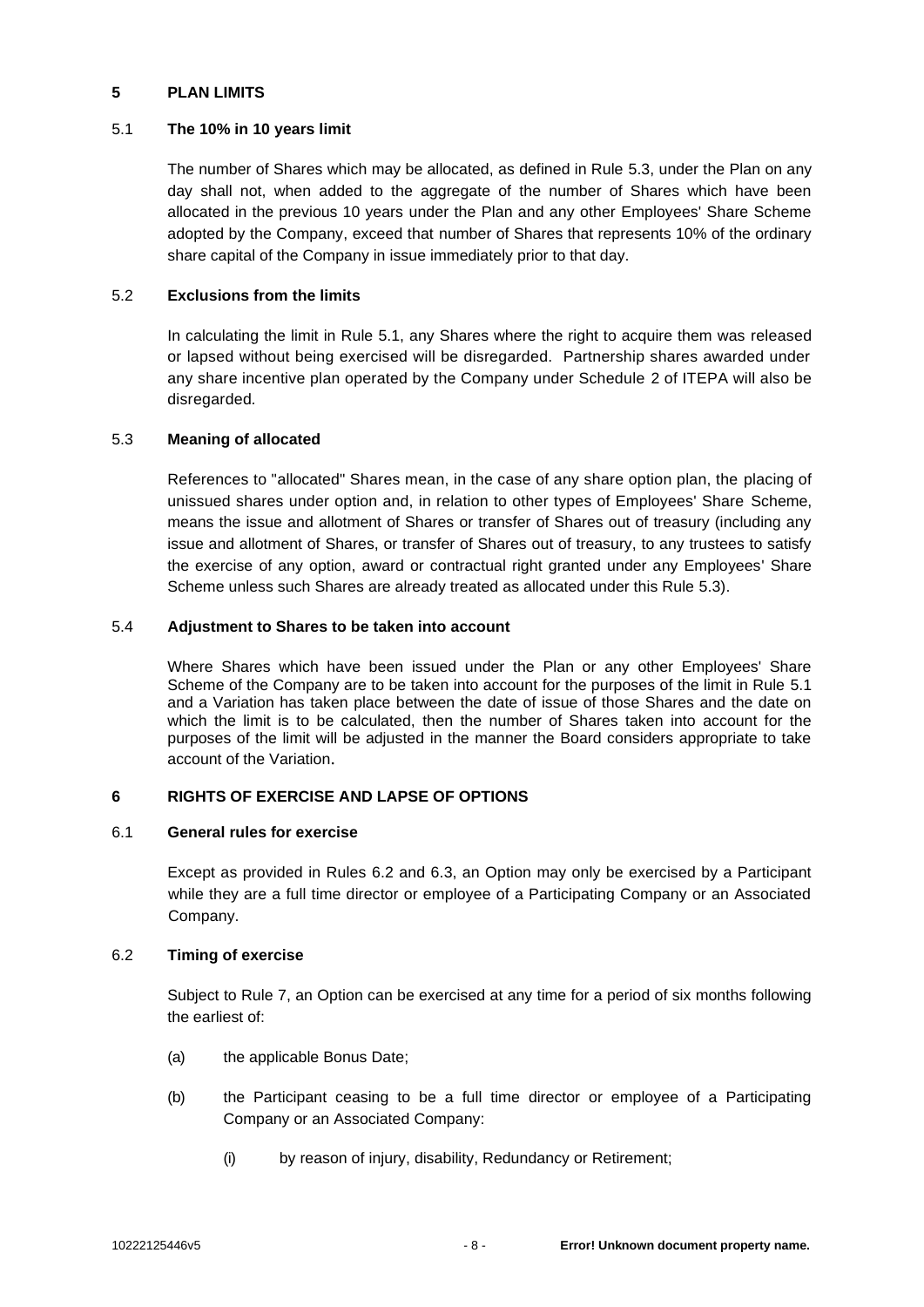- (ii) by reason of a relevant transfer within the meaning of TUPE or, if the Participant is a director or employee of an Associated Company, that company ceasing to be an Associated Company of the Company by reason of a change of control (as determined in accordance with sections 450 and 451 of CTA 2010); or
- (iii) more than three years after the Date of Grant for any other reason (except for dismissal for misconduct);and
- (c) the passing of a resolution for voluntary winding-up of the Company (other than for the purpose of a reconstruction or amalgamation).

# <span id="page-10-0"></span>6.3 **Death**

Any Option held by a Participant who dies can be exercised by their personal representatives within 12 months after the earlier of:

- (a) the date of the Participant's death; or
- (b) the Bonus Date (if death occurs within 6 months of the Bonus Date).

# 6.4 **Corporate events**

A Participant may exercise the Option any time within the periods specified for the exercise of Options in Rules [7.1](#page-11-1) to [7.4.](#page-11-2)

# <span id="page-10-1"></span>6.5 **Lapsing of Options**

Except in the case of either a Participant's death when an Option will lapse on the expiry of twelve months from the earlier of the date of the Participant's death or the Bonus Date, as appropriate, or a Participant ceasing to be a full time director or employee of a Participating Company or an Associated Company in any circumstances referred to in Rule [6.2\(b\)](#page-9-4) when an Option will lapse on the earlier of the expiry of six months from the Participant's termination in the circumstances referred to in Rule 6.2(b) or the Bonus Date, an Option will lapse on the earliest of:

- (a) the expiry of six months from the Bonus Date;
- (b) the date on which the Participant ceases to be a full time director or employee of a Participating Company or an Associated Company in any circumstances other than those referred to in Rule [6.2\(b\);](#page-9-4)
- (c) the Participant's right to continue making savings contributions lapsing under the provisions of the Savings Contract other than on death or for the purpose of exercising an Option;
- (d) the expiry of the respective periods specified in Rules [7.1](#page-11-1) to [7.4,](#page-11-2) except where an Option is released in consideration of the grant of a New Option under Rule [8;](#page-12-0) and
- (e) the Participant being deprived of the legal or beneficial ownership of the Option by operation of law, or doing or omitting to do anything which causes them to be so deprived or being declared bankrupt.

## <span id="page-10-2"></span>6.6 **Cessation of Plan related employment**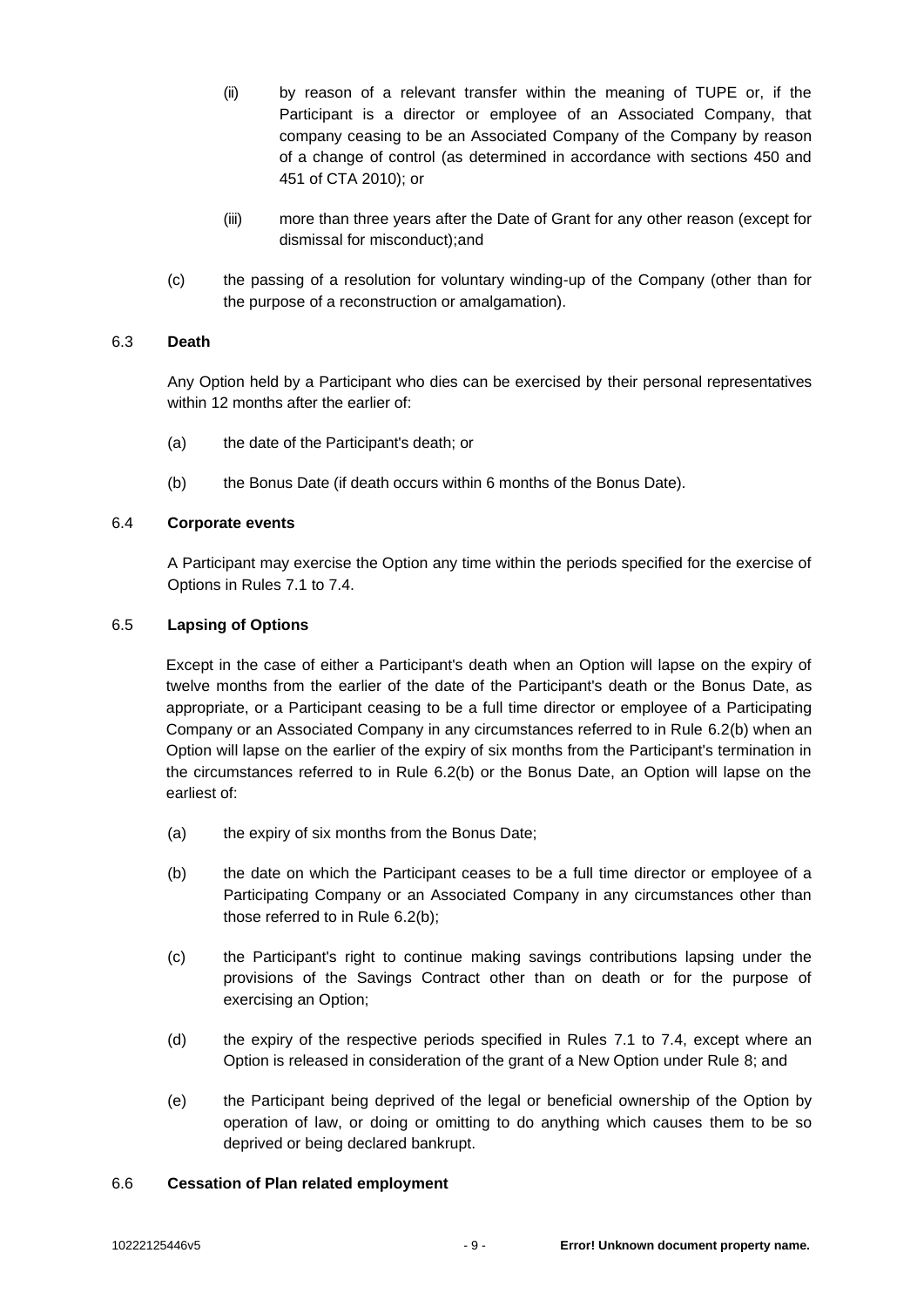For the purposes of this Rule [6,](#page-9-5) a Participant will not be treated as ceasing to be an employee or full time director of a Participating Company until they are no longer employed by the Company or any Associated Company.

# <span id="page-11-0"></span>**7 TAKEOVERS AND OTHER CORPORATE EVENTS**

# <span id="page-11-1"></span>7.1 **General offers**

If any person (or any group of persons acting in concert) obtains Control of the Company as a result of making a general offer to acquire:

- (a) the whole of the issued share capital of the Company, which is made on a condition such that, if it is satisfied, the offeror will have Control of the Company; or
- (b) all the shares in the Company which are of the same class as the Shares,

the Board shall within 7 days (or such longer period as the Board may decide) after becoming aware of that event notify every Participant of it and, subject to Rule [6.5](#page-10-1) and Rule [8.3,](#page-12-1) any Option may be exercised within one month after the date the offeror will have Control of the Company or acquires all the shares in the Company (as described above) or such longer period as the Board may permit, provided such period is not, in any event, later than 6 months after such person has obtained Control of the Company, or such offer has become wholly unconditional (as appropriate).

# 7.2 **Compulsory acquisition**

In the event that any person becomes bound or entitled to acquire shares in the Company under sections 979 to 982 or 983 to 985 of the Companies Act 2006, the Board shall as soon as practicable, notify every Participant of that event and, subject to Rule [6.6a](#page-10-2)nd Rule [8.3,](#page-12-1) any Option may be exercised at any time when that person remains so bound or entitled, but to the extent that it is not exercised within that period an Option shall (regardless of any other provision of the Plan) lapse at the end of that period.

# <span id="page-11-3"></span>7.3 **Scheme of arrangement**

In the event that under section 899 of the Companies Act 2006 a court sanctions a compromise or arrangement applicable to or affecting (i) all the ordinary share capital of the Company or all the shares of the same class as the shares to which the Option relates; or (ii) all the shares, or all the shares of that same class, which are held by a class of shareholder identified otherwise than by reference to their employment or directorships or their participation in a SAYE option scheme that meets the requirements of Schedule 3, the Board shall, as soon as practicable, notify every Participant of that event and, subject to Rule [6.5](#page-10-1) and Rule [8.3,](#page-12-1) any Option may be exercised within six months after such court sanction, but to the extent that it is not exercised within that period an Option shall (regardless of any other provision of the Plan) lapse at the end of that period.

# <span id="page-11-2"></span>7.4 **Voluntary winding up**

In the event that the Company passes a resolution for voluntary winding up the Board shall, as soon as practicable, notify every Participant of that event and, subject to Rule [6.5](#page-10-1) and Rule [8.3,](#page-12-1) any Option may be exercised within six months after the passing of the resolution for the winding up, but to the extent that it is not exercised within that period an Option shall (regardless of any other provision of the Plan) lapse at the end of that period.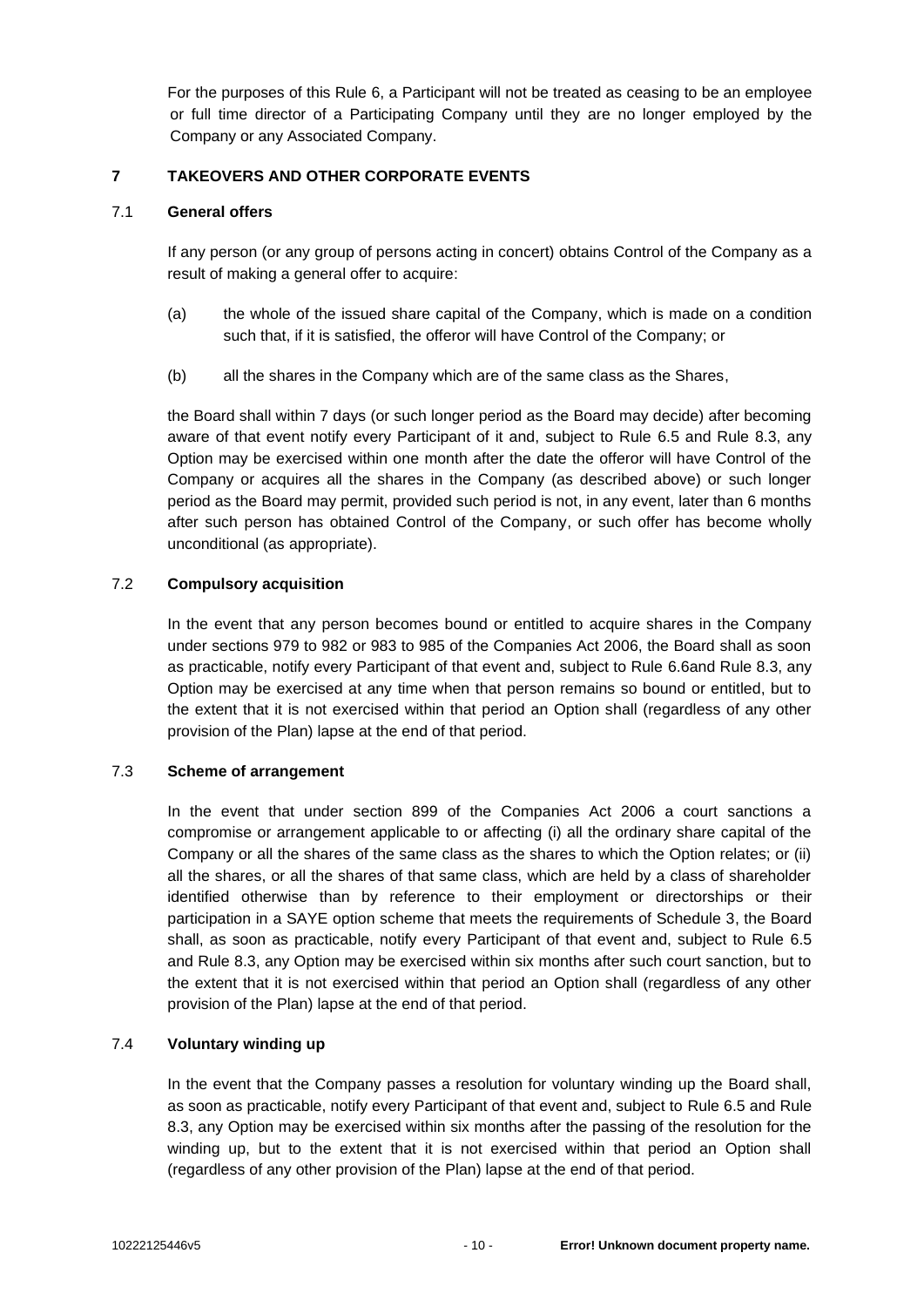# <span id="page-12-0"></span>**8 EXCHANGE OF OPTIONS**

# <span id="page-12-2"></span>8.1 If any company (**Acquiring Company**):

- (a) obtains Control of the Company as a result of making a general offer to acquire:
	- (i) the whole of the issued ordinary share capital of the Company which is made on condition such that if it is satisfied the Acquiring Company will have Control of the Company; or
	- (ii) all the shares in the Company which are of the same class as the Shares,

in either case ignoring any Shares which are already owned by it or a member of the same group of companies; or

- (b) obtains Control of the Company in pursuance of a compromise or arrangement sanctioned by the court under section 899 of the Companies Act 2006; or
- (c) becomes entitled to acquire Shares under sections 979 to 982 of the Companies Act 2006,

any Participant may, at any time within the Appropriate Period, by agreement with the Acquiring Company, release any Option which has not lapsed (**Old Option**) in consideration of the grant to them of an Option (**New Option**) which (for the purposes of paragraph 39 of Schedule 3) is equivalent to the Old Option but relates to shares in a different company (whether the Acquiring Company itself or some other company falling within paragraph 18(b) or (c) of Schedule 3).

# <span id="page-12-3"></span>8.2 **The New Option**

The New Option will not be regarded as equivalent to the Old Option unless the conditions set out in paragraph 39(4) of Schedule 3 are satisfied, but so that the provisions of the Plan will for this purpose be construed as if:

- (a) the New Option were an option granted under the Plan at the same time as the Old Option;
- (b) references to Shares were references to the shares over which the New Option is granted;
- (c) references to the Company were references to the different company mentioned in Rule [8.1](#page-12-2) except for the purposes of the definition of "Participating Company" where "Company" shall retain its original meaning; and
- (d) Rule [12.2](#page-16-0) were omitted.

# <span id="page-12-4"></span><span id="page-12-1"></span>8.3 **Internal reorganisations**

In the event that:

(a) an offer (as referred to in Rule [7.1\)](#page-11-1) is made or a compromise or arrangement (as referred to in Rule [7.3\)](#page-11-3) is proposed which is expected to result in the Company becoming Controlled by a new company (**New Company**); and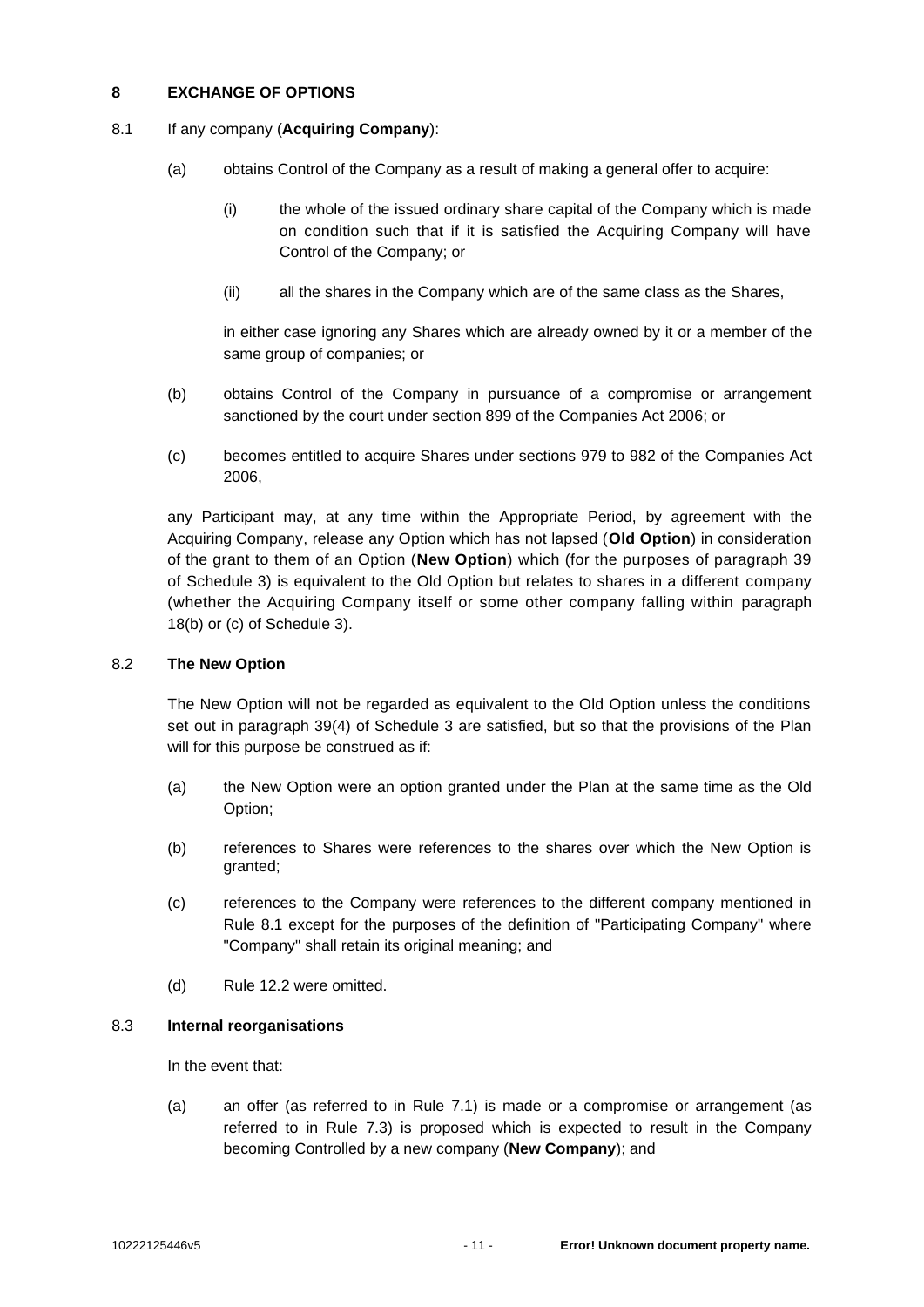- (b) at least 75% of the shares in the New Company are expected to be held by substantially the same persons who immediately before the offer or proposal was made were shareholders in the Company; and
- (c) the Board and the New Company agree that this Rule should apply,

then an Option shall not become exercisable under Rule [7.1](#page-11-1) or Rule [7.3](#page-11-3) but shall be automatically surrendered within the Appropriate Period in consideration for the grant of a New Option which, for the purposes of paragraph 39(4) of Schedule 3, is equivalent to the Old Option but relates to shares in the New Company and Rule [8.2](#page-12-3) other than Rule [8.2\(d\)](#page-12-4) will apply.

# **9 EXERCISE OF OPTIONS**

## 9.1 **Exercise in whole or in part**

An Option may be exercised in whole or in part.

# 9.2 **Manner of exercise**

An Option may be exercised by the Participant giving notice of exercise to or at the direction of the Company in a form approved by the Grantor and as required by the Savings Body. For the avoidance of doubt, the effective date of exercise of an Option will be the date that the Company has received both the notice of exercise and the funds equal to the Exercise Price representing the repayment under the Participant's related Savings Contract. If an Option is exercised in part, the unexercised part will lapse.

## 9.3 **Monies available for exercise**

The Exercise Price payable on exercise of an Option cannot exceed the amount of the repayment made (including any interest or any bonus) under the Participant's related Savings Contract. For this purpose, the repayment under the Savings Contract will exclude the repayment of any Monthly Contribution the date of payment of which falls more than one month after the date on which the repayment is made.

## 9.4 **Issue or transfer of Shares**

Subject to Rule [9.5,](#page-13-0) Shares will be allotted or transferred to a Participant (or their nominee) pursuant to the exercise of an Option within 30 days following the effective exercise of the Option.

## <span id="page-13-0"></span>9.5 **Consents**

The delivery of any Shares under the Plan will be subject to obtaining any necessary approval or consent.

# 9.6 **Ranking of Shares**

Shares acquired by a Participant under the Plan will rank equally in all respects with the Shares then in issue, except that they shall not rank for any right attaching to them by reference to a record date preceding the date on which the Shares are transferred to the Participant.

## 9.7 **Listing**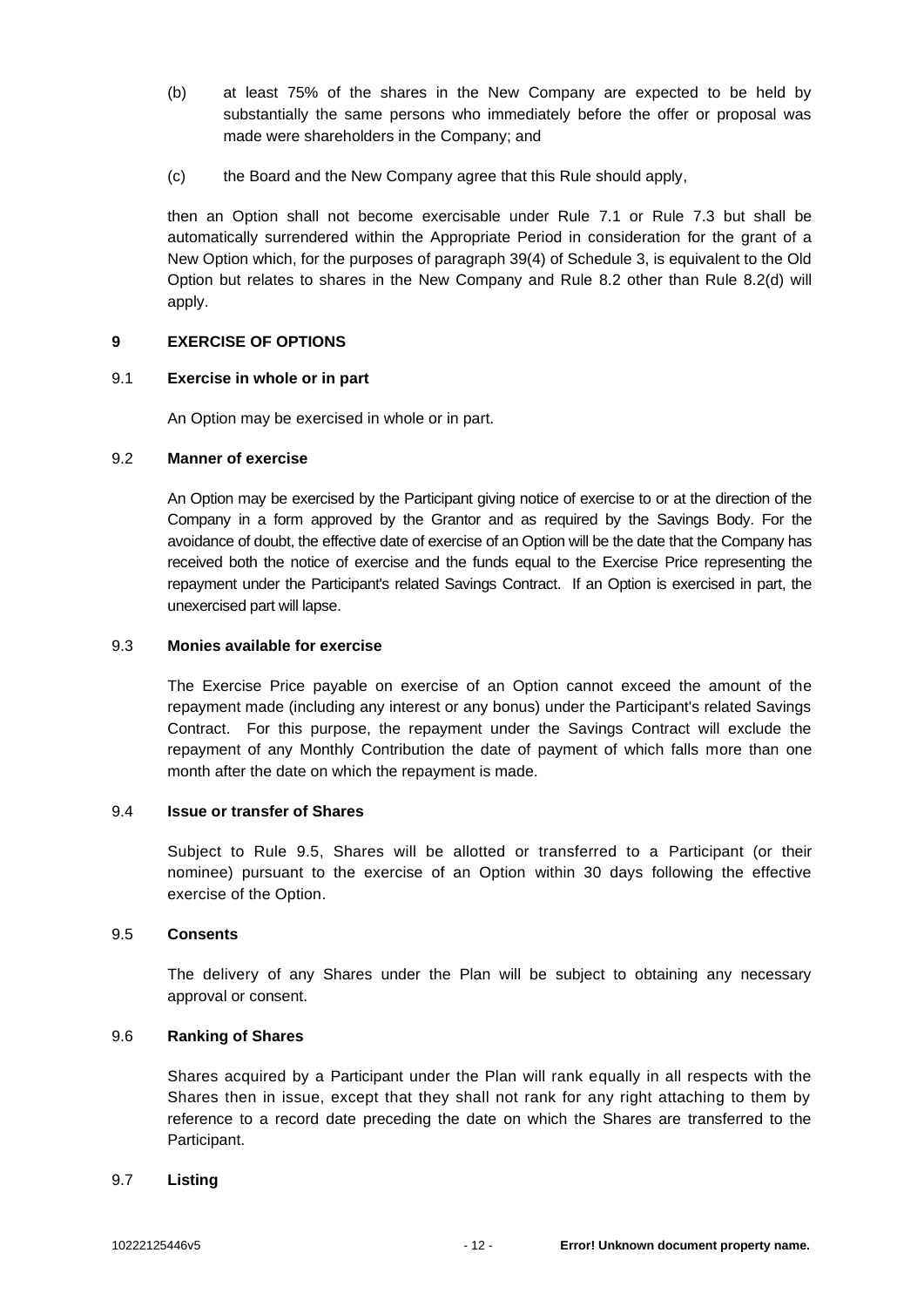If the Shares are listed on the London Stock Exchange or any other Recognised Stock Exchange, the Company will apply for listing of any Shares issued under the Plan before or as soon as practicable after their allotment.

# <span id="page-14-0"></span>**10 ADJUSTMENT OF OPTIONS**

## <span id="page-14-2"></span>10.1 **Variation of equity share capital**

If there is a Variation in the equity share capital of the Company:

- (a) the number and/or the nominal value of Shares over which an Option is granted;
- (b) the Option Price; and
- (c) where an Option has been exercised but on the date of the Variation no Shares have been delivered pursuant to that exercise, the number of Shares which may be delivered and the price at which they may be acquired,

<span id="page-14-1"></span>will be adjusted in the manner the Board determines so that (as nearly as may be without involving fractions of a Share or an Option Price calculated to more than two decimal places) the Exercise Price will remain unchanged.

# 10.2 **Nominal value of Shares**

Apart from under this Rule [0,](#page-14-1) no adjustment under Rule [10.1](#page-14-2) can reduce the Option Price to less than the nominal value of a Share. Where an Option subsists over both issued and unissued Shares, an adjustment may only be made if the reduction of the Option Price in respect of both the issued and the unissued Shares can be made to the same extent. Any adjustment made to the Option Price of Options over unissued Shares will only be made if and to the extent that the Board is authorised to:

- (a) capitalise from the reserves of the Company a sum equal to the amount by which the nominal value of the Shares in respect of which the Option is exercisable exceeds the adjusted Exercise Price; and
- (b) apply that sum in paying up the Shares

so that on exercise of the Option the Board will capitalise that sum and apply it in paying up the Shares.

## 10.3 **Schedule 3 requirements**

While the Plan meets, and is to continue to meet, the requirements of Schedule 3, no adjustment under Rule [10.1](#page-14-2) will have effect unless such adjustment meets the requirements of paragraph 28(3A) of Schedule 3.

## 10.4 **Notifying Participants of adjustments**

The Grantor will take the steps it considers necessary to notify Participants of any adjustment made under Rule [10](#page-14-0) and may call in, cancel, endorse, issue or re-issue any certificate as a result of that adjustment.

## **11 ADMINISTRATION**

## 11.1 **Notice by the Grantor**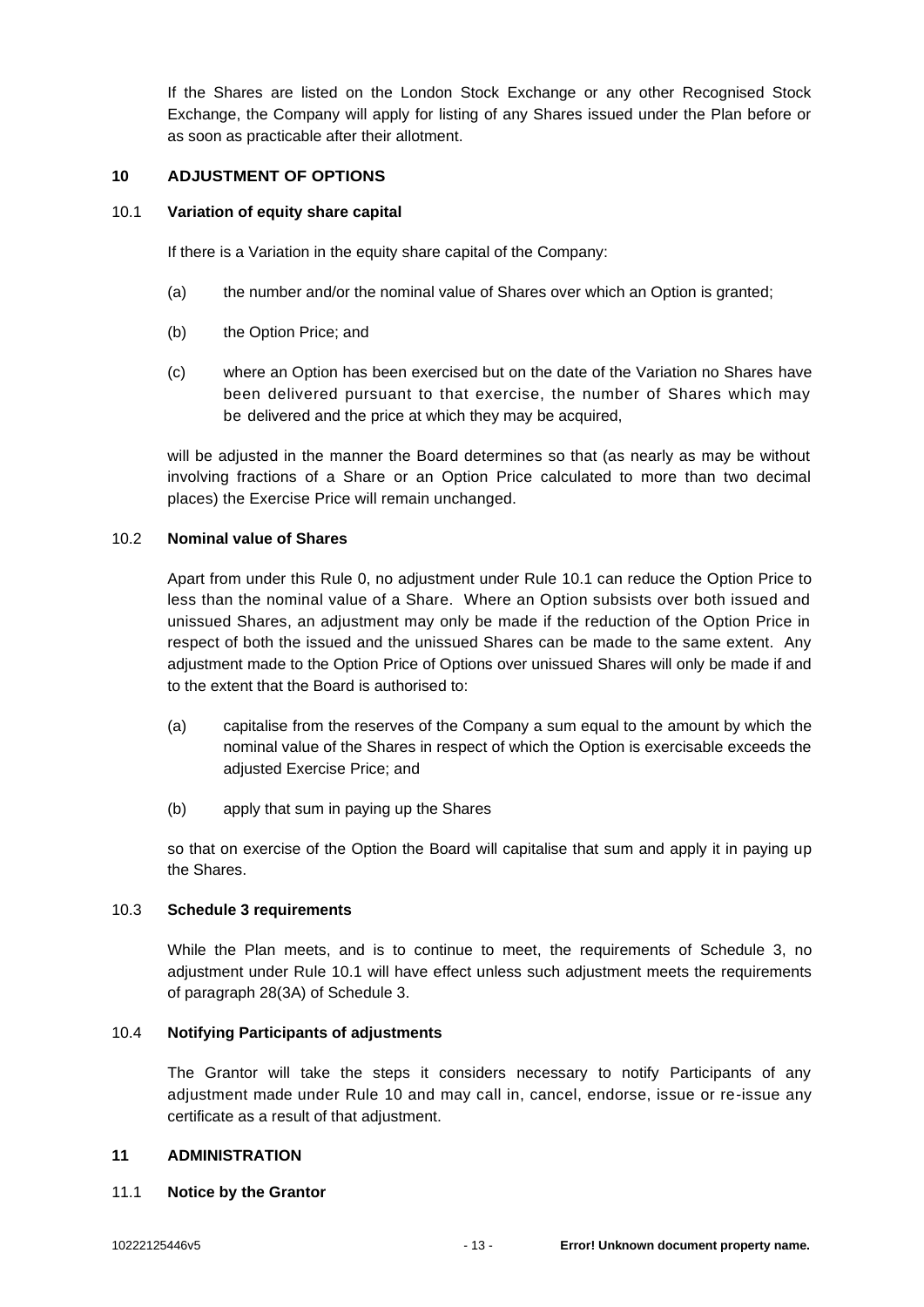Save as provided for by law, any notice, document or other communication given by, or on behalf of, the Grantor or to any person in connection with the Plan shall be deemed to have been duly given if delivered to them at their place of work, if they are in employment with any Group Company, if sent by e-mail to such e-mail address as may be specified by them from time to time or, in the case of a Participant who remains in employment with any Group Company, to such e-mail address as is allocated to them by any Group Company, or sent through the post in a pre-paid envelope to the postal address last known to the Company to be their address and, if so sent, shall be deemed to have been duly given on the date of posting.

# 11.2 **Deceased Participants**

Save as provided for by law, any notice, document or other communication so sent to a Participant shall be deemed to have been duly given notwithstanding that such Participant is then deceased (and whether or not the Company has notice of their death) except where their personal representatives have established title to the satisfaction of the Company and supplied to the Company an e-mail or postal address to which notices, documents and other communications are to be sent.

# 11.3 **Notice to the Grantor**

Save as provided for by law any notice, document or other communication given to the Grantor (or any relevant person appointed by the Grantor) in connection with the Plan shall be delivered by hand or sent by email, fax or post to the Company Secretary (or any relevant person appointed by the Grantor) at the Company's registered office (or such other e-mail or postal address as may from time to time be notified to Participants) but shall not in any event be duly given unless it is actually received at the registered office or such e-mail or postal address.

#### 11.4 **Replacement option certificates**

If any option certificate (or other document or documents evidencing grant as appropriate) is worn out, defaced or lost, it may be replaced on the evidence that the Grantor requires being provided.

## 11.5 **Shares to cover Options**

The Grantor will ensure that sufficient Shares are available to satisfy all outstanding Options.

# 11.6 **Administration of the Plan**

The Plan will be administered by the Board. The Board has full authority, consistent with the Plan, to administer the Plan, including authority to interpret and construe any provision of the Plan and to adopt any regulations for administering the Plan and any documents it thinks necessary or appropriate. The Board's decision on any matter concerning the Plan will be final and binding on all Participants.

## 11.7 **Costs of introducing and administering the Plan**

The costs of introducing and administering the Plan will be borne by the Company. However, the Company may require any Subsidiary of the Company to enter into an agreement which obliges that Subsidiary to reimburse the Company for any costs borne by the Company, directly or indirectly, in respect of the Subsidiary's officers or employees. The Company may also enter into a similar agreement with any Participating Company or Associated Company which is not a Subsidiary of the Company.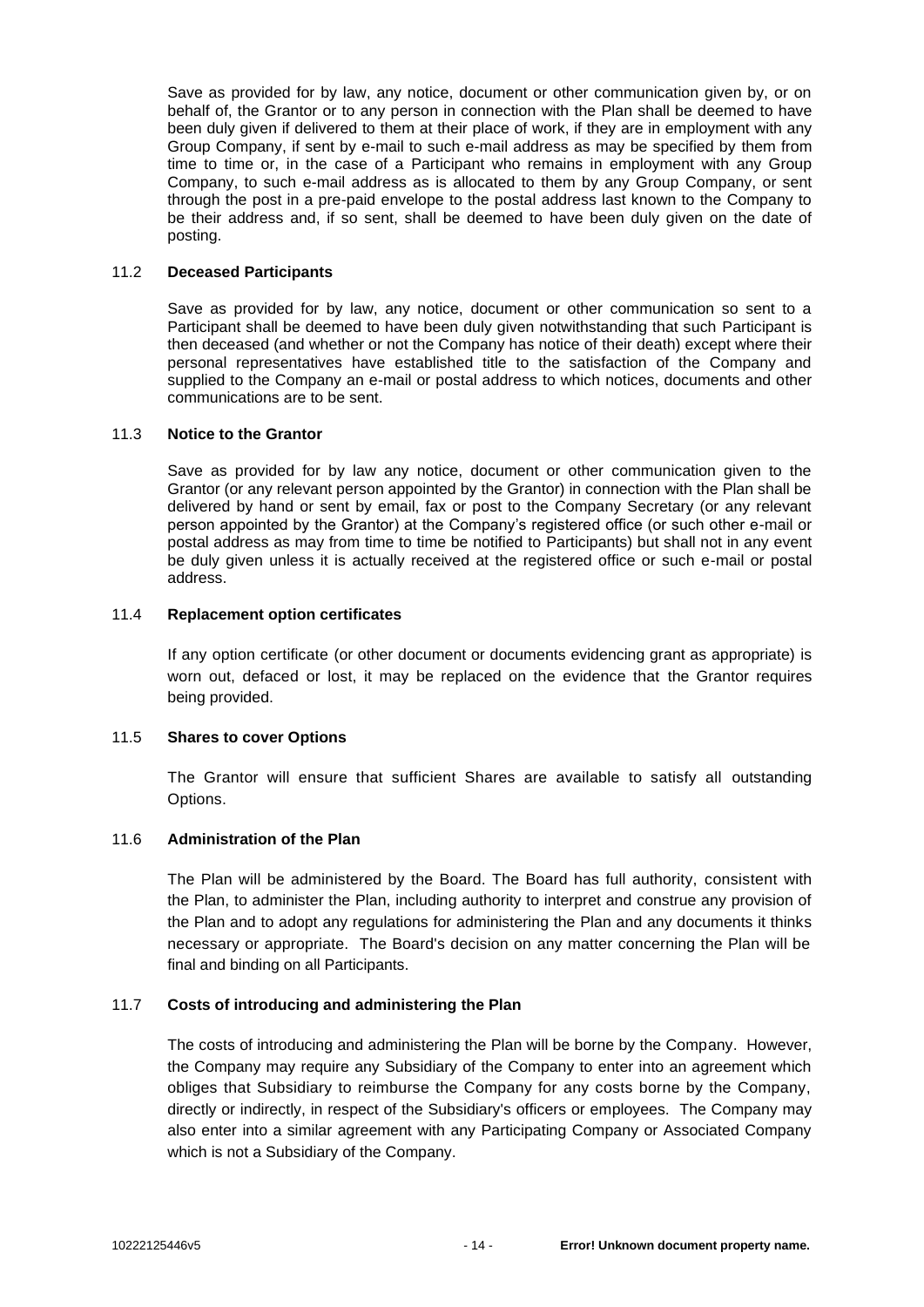# <span id="page-16-1"></span>**12 AMENDMENTS**

# <span id="page-16-2"></span>12.1 **The Board's power to amend the Plan**

Subject to the provisions of Rule [12,](#page-16-1) the Board can at any time amend any of the provisions of the Plan in any respect or the terms of any Option.

# <span id="page-16-0"></span>12.2 **Shareholders' approval**

No amendment to the advantage of Participants will be made under Rule [12.1](#page-16-2) to the definitions of "Eligible Employee", "Option Price" and "Variation", or to the limit on the number of Shares which may be issued under the Plan, the rights attaching to Options and Shares, or the terms of this Rule [12](#page-16-1) without the prior approval by ordinary resolution of the members of the Company in general meeting unless the amendment is:

- (a) minor and to benefit the administration of the Plan;
- (b) to take account of any changes in legislation; or
- (c) to obtain or maintain favourable taxation, exchange control or regulatory treatment for the Company, a Subsidiary of the Company or an Associated Company or any Participant.

# 12.3 **Amendments to the disadvantage of Participants**

No amendment to the material disadvantage of Participants shall be made under Rule [12.1](#page-16-2) unless:

- (a) the Board shall have invited every relevant Participant to indicate whether or not they approve the amendment; and
- (b) the amendment is approved by a majority of those Participants who have given such an indication.

## 12.4 **Notice of amendments**

Participants will be given written notice of any amendments to the Plan made under Rule [12.1](#page-16-2) as soon as reasonably practicable after they have been made.

## 12.5 **Prohibited amendment**

No amendment will be made to the Plan if, as a result of the amendment, it would cease to be an Employees' Share Scheme.

## 12.6 **Schedule 3 requirements**

While the Plan meets, and is to continue to meet, the requirements of Schedule 3, no amendment to a key feature of the Plan will have effect unless such amendment meets the requirements of Schedule 3.

# 12.7 **Overseas Eligible Employees**

The Board may adopt additional sections of the Plan applicable in any jurisdiction, under which Options may be subject to additional and/or modified terms and conditions, having regard to any securities, exchange control or taxation laws, regulations or practice, which may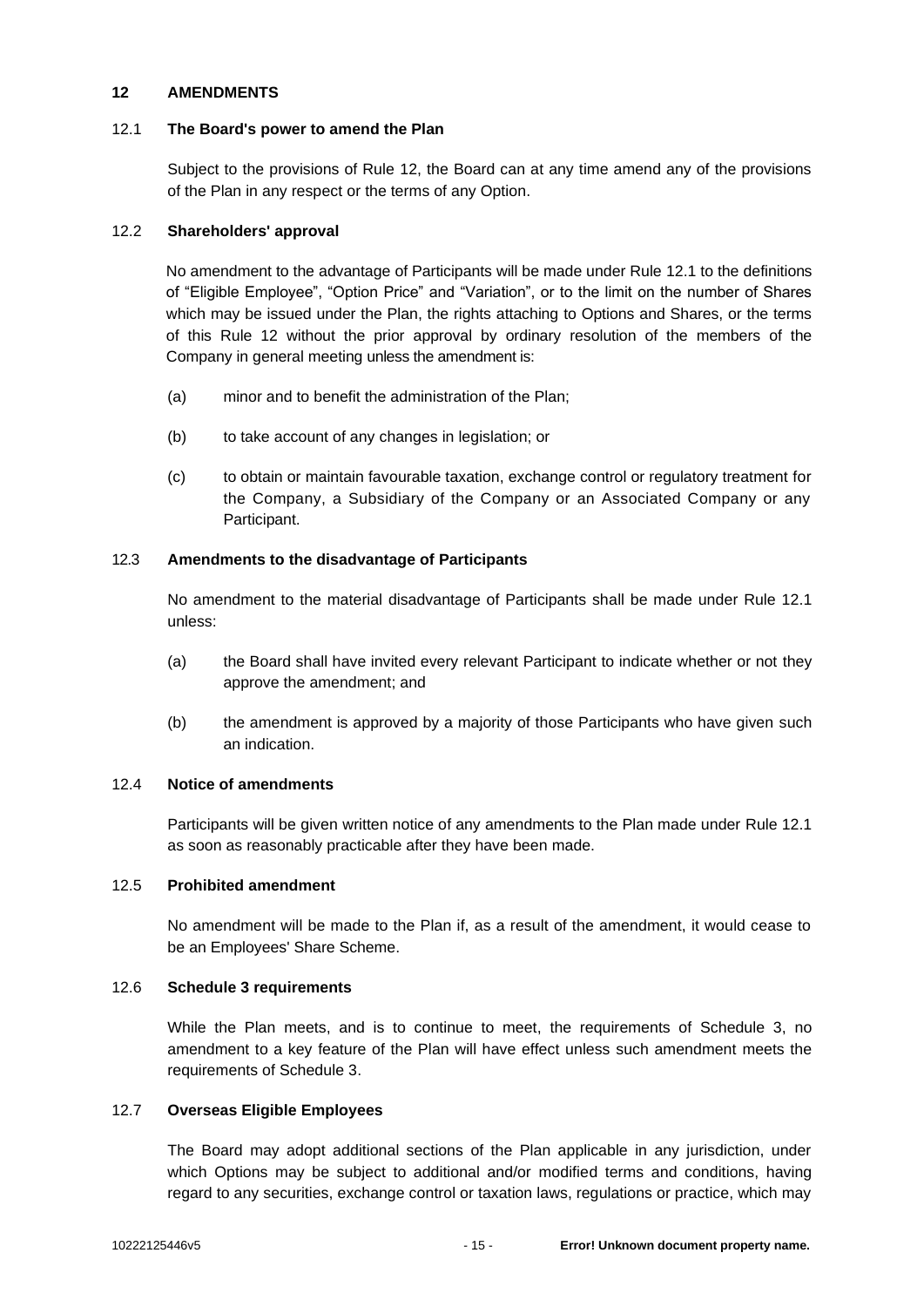apply to the Participant, the Company or any Participating Company. Any additional section must conform to the basic principles of the Plan and must not enlarge to the benefit of Participants the limits in Rule [2.10](#page-7-2) or Rule [5.](#page-9-0) Any additional section and all Options granted under that section will be governed by and construed in accordance with the laws of England and Wales but will not form part of the Plan for the purposes of Schedule 3.

# **13 EMPLOYMENT RIGHTS**

## 13.1 **Employment**

The rights and obligations of any Participant under the terms of their office or employment with the Company (or any Group Company or former Group Company) shall not be affected by being a Participant. Nothing in this Plan confers upon the Participant any right to continue in the employment of the Company (or any Group Company or former Group Company), or will affect the right the Company (or any Group Company or former Group Company) to terminate the employment of the Participant.

## 13.2 **Benefits not pensionable**

The value of any benefit realised under the Plan by Participants shall not be taken into account in determining any pension or similar entitlements.

## 13.3 **No consequential losses on termination**

Participants shall have no rights to compensation or damages from the Company, any Group Company or any former Group Company on account of any loss in respect of Options where such loss arises (or is claimed to arise), in whole or in part, from:

- (a) termination of office or employment with; or
- (b) notice to terminate office or employment given by or to,

the Company, any Group Company or any former Group Company (and regardless of whether such termination is lawful or unlawful). This exclusion of liability shall apply however termination of office or employment, or the giving of notice, is caused and however compensation or damages may be claimed.

## 13.4 **No consequential losses on transfer of employer**

Participants shall have no rights to compensation or damages from the Company, any Group Company or any former Group Company on account of any loss in respect of Options where such loss arises (or is claimed to arise), in whole or in part, from:

- (a) any company ceasing to be a Group Company; or
- (b) the transfer of any business from a Group Company to any person that is not a Group Company.

This exclusion of liability shall apply however the change of status of the relevant Group Company, or the transfer of the relevant business, is caused, and however compensation or damages may be claimed.

## 13.5 **No expectation of invitation or grant**